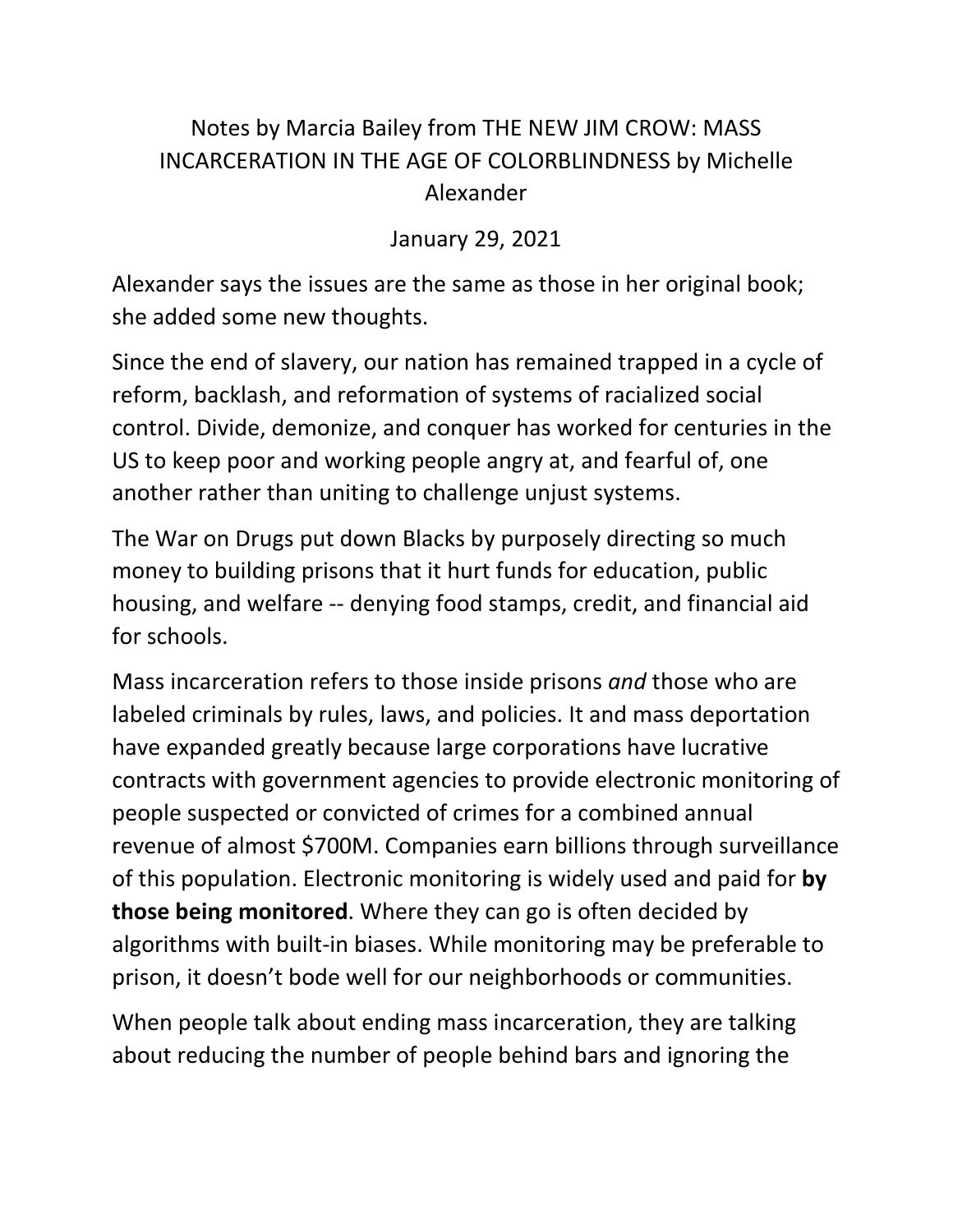cycle of caste systems in America. Criminal justice is now one pillar of discrimination.

The National Advisory Commission on Criminal Justice Standards and Goals recommended: stop building prisons and close many. The Criminal justice system is a gateway to a larger system of racial stigmatization and permanent marginalization.

The drug war sweeps large numbers into the criminal justice system. They are denied effective representation and overworked public defenders advise them to plead guilty and plea bargain, placing them under formal control. Data reveals that White professionals may be the most likely to be engaged in illegal drug activity but the least likely to have a criminal record.

Being labeled a felon affects your life forever. "Felons not wanted here" has replaced the old signs but is just as effective. One's debt to society is never paid. Felons are denied access to public housing and required by their parole board to maintain gainful employment although they may lack education and often cannot get a job because of their record or because factories are no longer in the city. They may have large debts, never be eligible for food stamps, and lose their right to vote. There are high concentrations of felons in certain areas of cities, yet released felons are not to associate with anyone with a felony conviction.

Black men are thought of as criminals and social pariahs. The shame and stigma are the worst. Felon is the new N-word. Marking Black youth as Black criminals allows mass incarceration to function as a racial caste system. Jim Crow was explicitly race based; mass incarceration, implicitly, and the laws are enforced in a discriminatory way. Having some Whites in the system preserves the appearance of a colorblind criminal justice system.